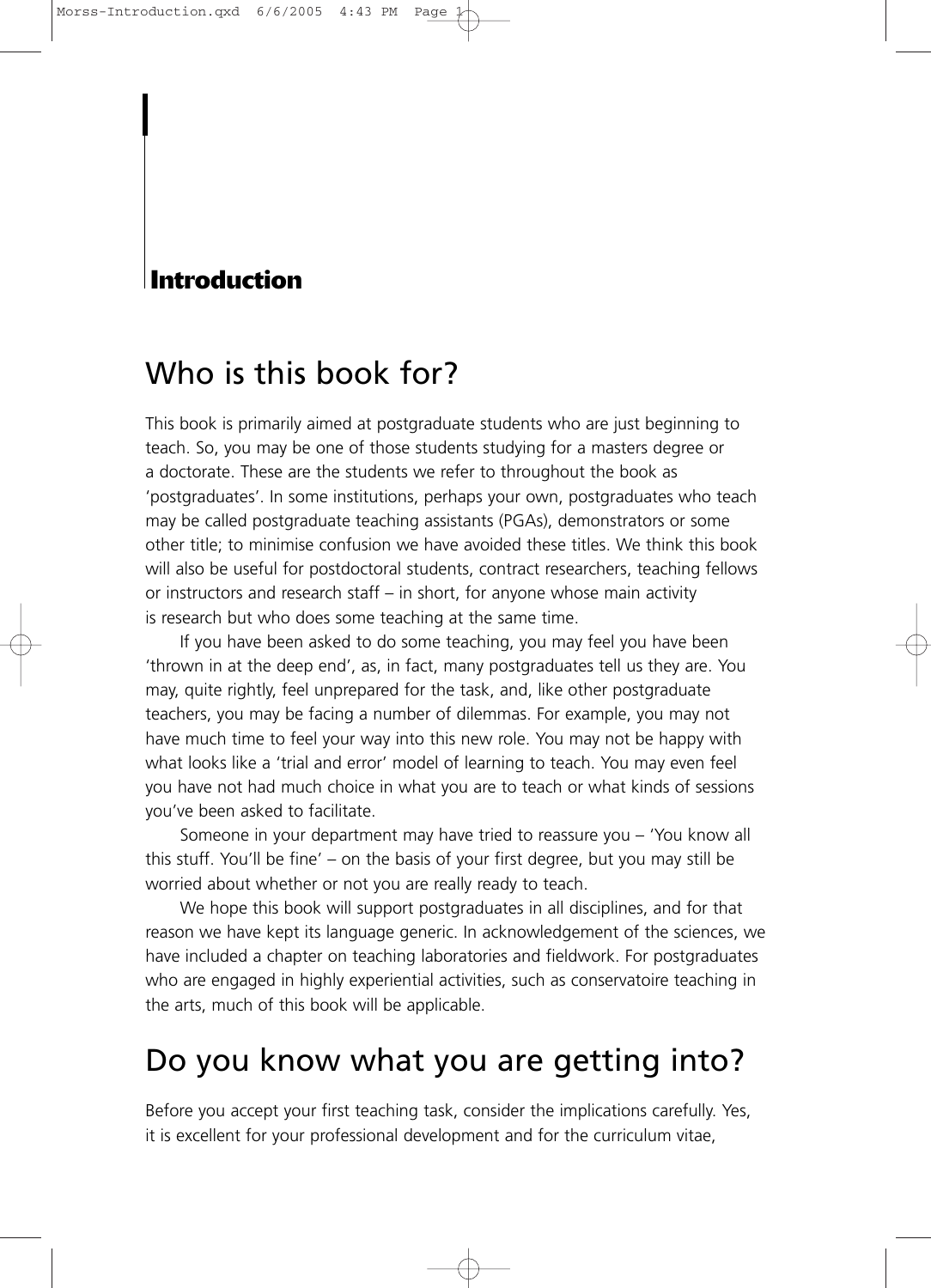#### TEACHING AT UNIVERSITY

especially if you intend to pursue an academic career, but teaching takes up time, in preparation, delivery and, frequently, marking. How much time can you afford at this stage of your research? How often will you need to be 'out', collecting data? How much data analysis will you need to do and how long is that likely to take? How much writing have you managed to do already and how much do you still have to do? When are the 'pressure points' for teaching and assessment, and how do they intercalate with your research schedule? How much 'new' work will you need to do in order to teach the topic(s)? Will you have to devise lectures and/or activities for group learning, laboratory work and individual study, or has all that already been done? What is the nature and volume of the assessments you may have to mark? See if you can get answers to at least some of these questions.

You may or may not have much room for negotiation about whether or not to teach, since some institutions require postgraduates to 'do a little teaching'. However, having thought through the answers to some of the questions we pose above, you should be better placed to set boundaries on what you do, and to position that work in the context of your research project. For example, we would suggest that you should draw the line at curriculum design and development, which really should not be your responsibility. These tasks should be handled by academic staff, since they require formal training and/or mentoring and discussion with department colleagues. In your discussions with staff about your teaching, you may be pressurised to do more than is fair or more than you want to do. Remember, however, that the priority, for both you and your research supervisors, is for you to complete your research on time.

To clarify, the accompanying table sets out responsibilities that are typical of most postgraduate teachers and could serve as a useful guide against which to benchmark your own commitments. You can see from this table that your primary roles may include the facilitation, support and/or assessment of students' learning. How much autonomy you will have in these roles will depend on your department and the institution. You may be asked to use pre-prepared PowerPoint slides for lectures and 'off the shelf' teaching materials for tutorials, or, in contrast, you may be given lots of freedom to 'do your own thing' as long as you cover the syllabus.

Regardless of the level of autonomy, it is your responsibility to help students learn as best you can. In order to do this well, you need to understand some of the theory and research on adult learning. You will need to know how programmes or courses run, how they relate to aims and objectives or learning outcomes, and where your particular teaching sits in the bigger picture of the whole curriculum. It is not enough to see one session or class in isolation and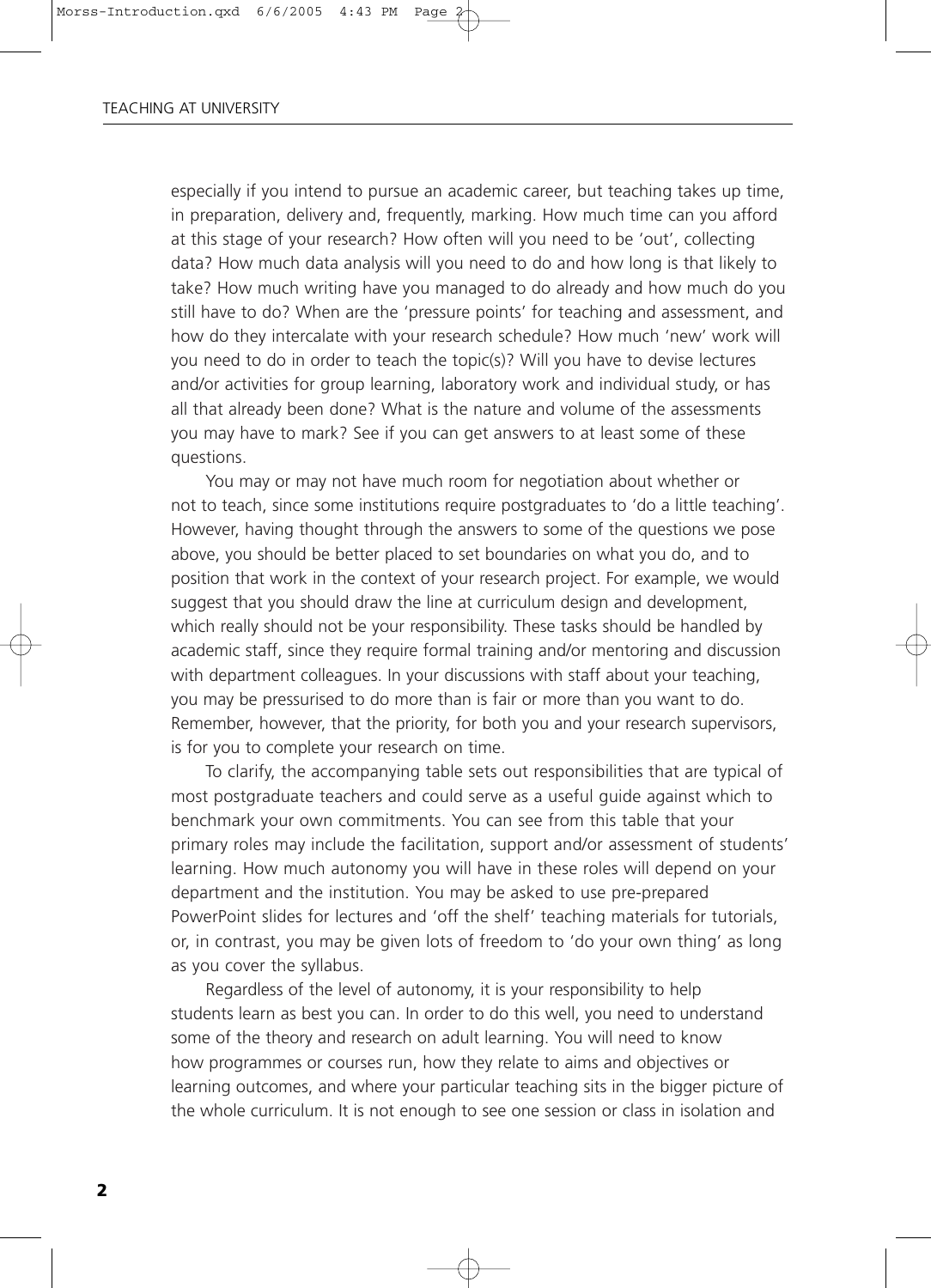Morss-Introduction.qxd 6/6/2005 4:43 PM Page 3

| <b>WHAT IS NOT YOUR RESPONSIBILITY</b> |                                                  |
|----------------------------------------|--------------------------------------------------|
| Read every paper on the topic          |                                                  |
| Design the curricula                   |                                                  |
| Write/rewrite the syllabus             |                                                  |
|                                        | Take responsibility for them                     |
| Design the assessments                 |                                                  |
|                                        | Manage procedures for assessments<br>and marking |
|                                        |                                                  |

### **Typical responsibilities of postgraduate teachers**

plan to teach it as a discrete event. Above all, it is crucial that the learning and teaching activities you decide to use are linked to academic outcomes and assessments.

One area to which you should pay particular attention relates to the issues of equal opportunities, race relations and disabilities. In many countries now, there is legislation preventing discrimination on the basis of race, religion, ethnicity, gender, sexuality, disability and/or status, and you should know what the law requires in your country. You can, and should, find out more about these laws by asking your institution's policy unit or human resources department or by searching your government's website. However, regardless of the law, we strongly believe it is the responsibility of all educators to engage in practice which is inclusive and equitable. There is more discussion about these issues in Chapter 7 of this book which we encourage you to read. Other good places to start for information and pragmatic suggestions are *Accessible Curricula: Good Practice for All* (Doyle and Robson, 2002) (also available at the University of Wales Institute website http://www.uwic.ac.uk/ltsu/accessible.html) and the Teachability Project website of the University of Strathclyde (http://www.teachability.strath.ac.uk/).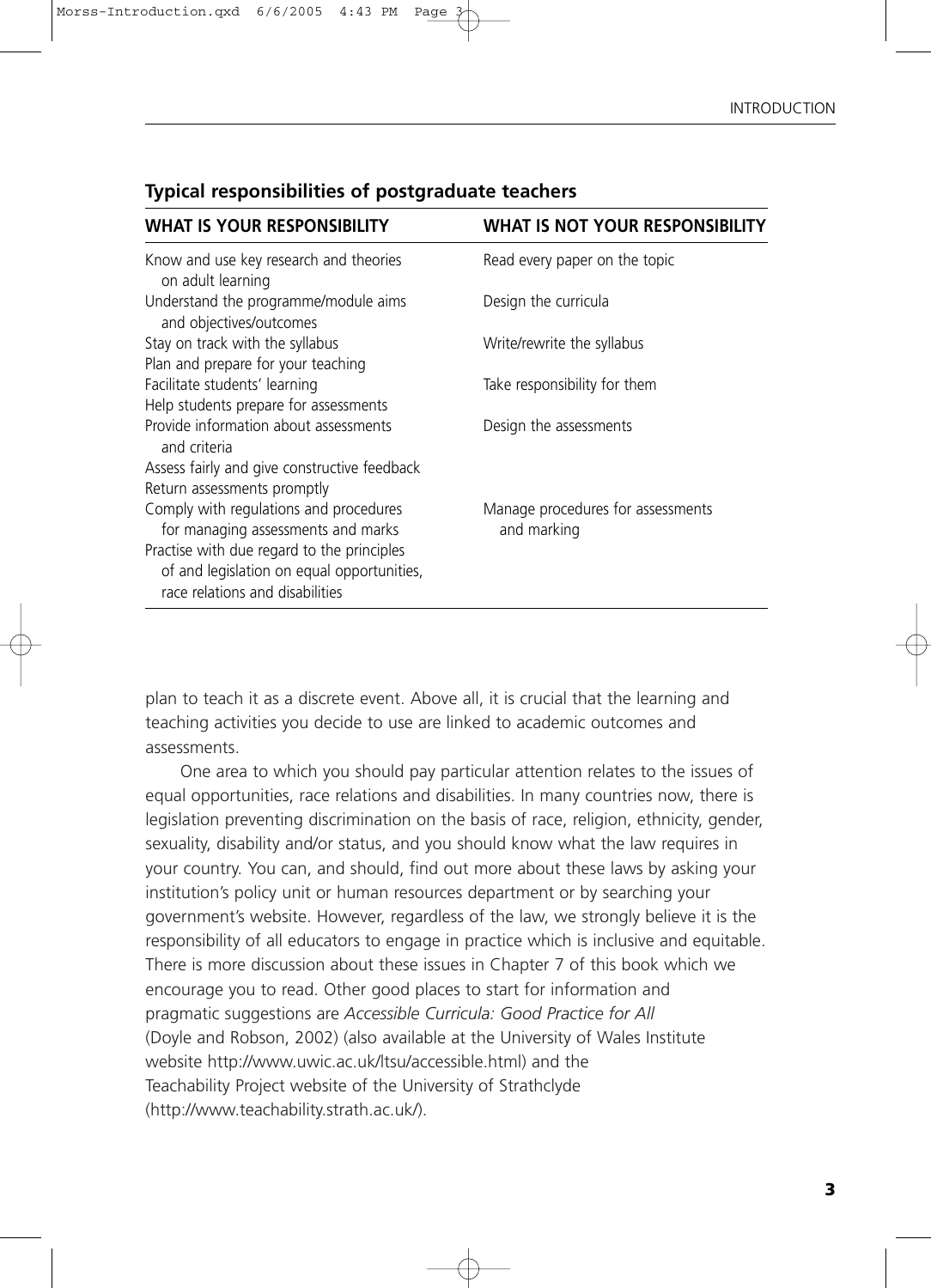#### TEACHING AT UNIVERSITY

### **Equal opportunities and inclusivity**

It is your responsibility to be inclusive in your teaching, and there should be people in your institution whose responsibility it is to help you do this. They are the experts. You may find them in your university's student services department.

Things are moving so fast in this area, and are being applied differently in different universities, that we advise you to check this area for yourself. It is not that you should learn up all the law, but that you should learn about how it is being applied in your department.

Think about how you will ensure that you meet your institution's requirements in each of the forms of teaching covered in this book or, at least, in the form(s) of teaching you are required to do.

## What do postgraduates say they need?

In this book, the topics covered and the weighting given to each topic were influenced by discussions and workshops with postgraduates. We have considered and responded to their concerns and explicitly included their questions and reactions throughout. The overwhelming message they give us, initially, is how much they want to learn about strategies, approaches, ideas and techniques they can use for planning and facilitating learning. The following quotes represent the most frequent responses when we asked postgraduates in 2001–5 what they would like our courses to cover:

**Presentation style, facilitating discussions and asking questions to get answers.**

**How to select the most appropriate teaching method.**

**Preparing and structuring lessons, managing groups, feedback to students.**

**Managing tutorials, lecturing, assessment.**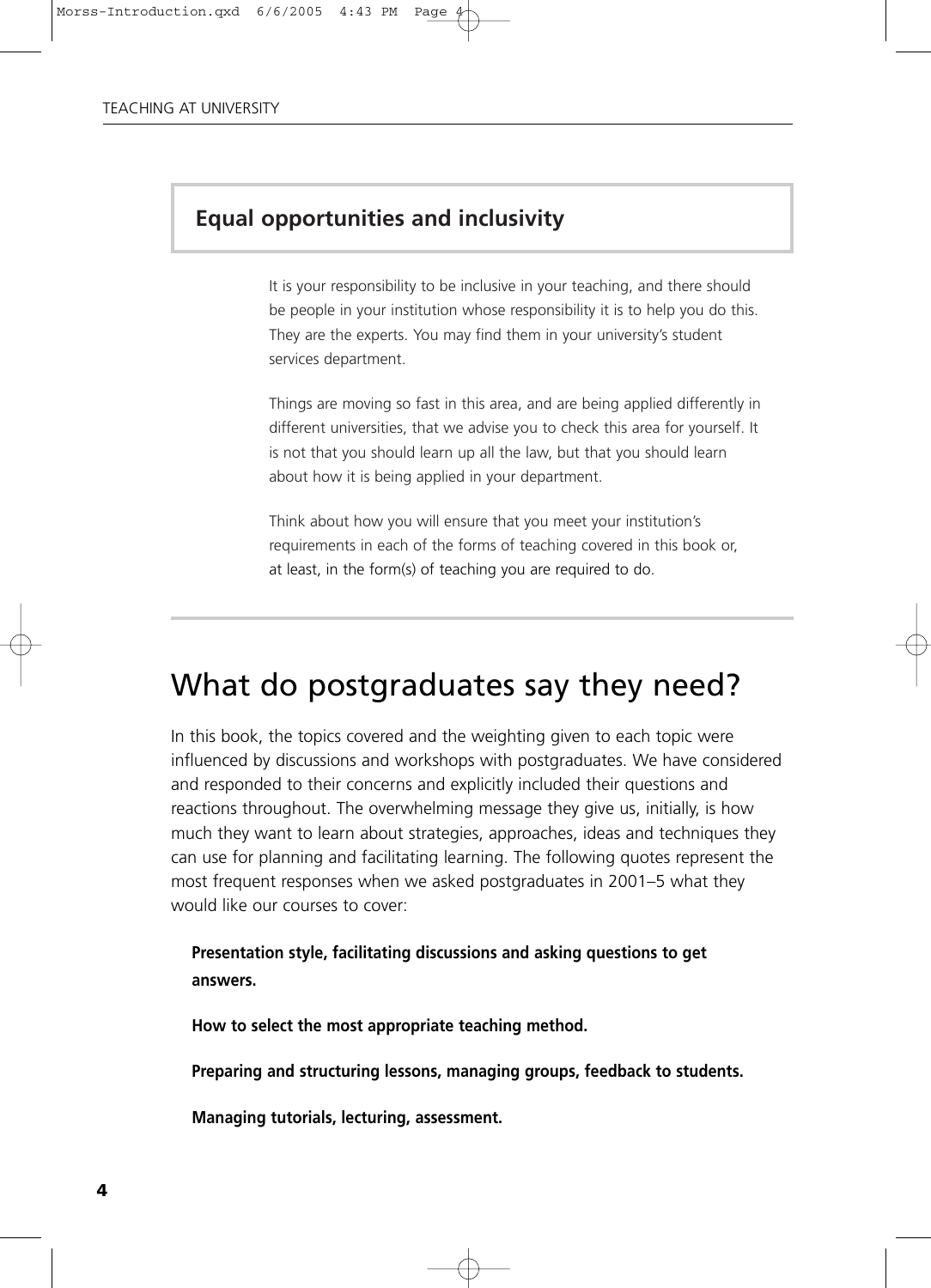#### **Demonstrating in practicals.**

#### **How to deal with situations when things go wrong.**

After they engage in our courses and workshops, postgraduates say how useful that practical information has been, but they also say how much their thinking about learning has been changed by discussions based on research and theory. Some also appreciate that it is important to be aware of the wider issues in academic life, such as institutional regulations and procedures and national policies and codes of practice.

Lastly, but not least, some postgraduates express concern about how they will juggle teaching and research, especially if they think they will have to 'read up' on the subject(s) they have been asked to teach. This can, of course, be a very real problem, and one that we have tried to address throughout.

This is one of the risks we alert you to in what we call our 'health warnings'. They appear distinctly in boxes to warn you to think carefully about, for example, whether you are in danger of taking on too much or of straying, with the best of intentions, beyond your remit. We included these because postgraduates tell us that there are risks that they wish they had known about earlier, such as when, looking back, they know that they spent far too long preparing their first lesson. This may have been because they had no clear system of preparing and no criteria for judging what they were doing – a recipe for overinvestment of time and energy. What you do about these issues is, of course, for you to judge. Finding the balance between teaching and research, in your time management, is not easy, but we make suggestions throughout about when you need to pause and think through what you are doing, or even if you should be doing it.

## What is this book about?

The first experience of teaching can be very stressful and even good, experienced teachers say they still feel nervous and anxious the first time they meet a new class. However, these experienced teachers also say their nervousness soon disappears; this is because they have skills and strategies, underpinned by an understanding of theory, for quickly establishing rapport and focusing on the learning and teaching.

With that in mind, this book offers a balance of theoretical and practical information to help you prepare for, practise and develop your teaching. It is intended to be used by those who have to survive primarily on their own devices, but it can also be a supplement to local training, mentoring and other forms of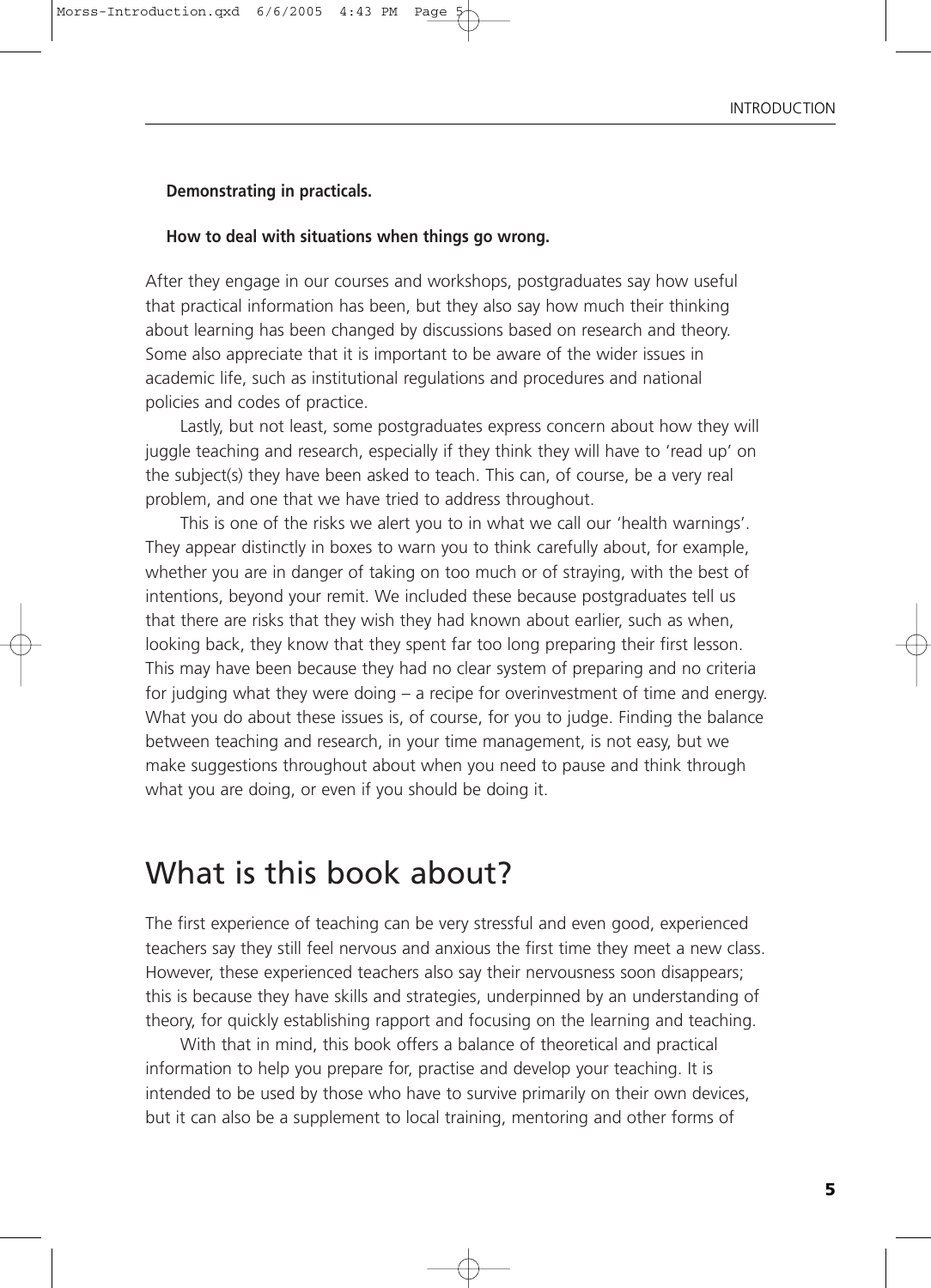### TEACHING AT UNIVERSITY

support. It is based on the premise that, ultimately, it is your responsibility to develop your understanding and practice of learning and teaching.

In order to do that, you have not only to develop practical skills but also to begin to grasp some of the principles of teaching and learning in higher education and to know something about the research. In this book we have worked hard not to submerge you in educational theory; instead, we provide key concepts and practical approaches for you to use. We do this by giving you:

- summaries of basic theories and models:
- explanations of different aspects of teaching;
- examples of good practice;
- frameworks you can use to design materials and classes;
- guidance and suggestions to help you facilitate learning;
- sources and resources for additional help;
- prompts for clarifying your role and working out your responsibilities;
- a framework for building your reflective teaching portfolio.

The aim, therefore, is not just for you to 'survive' the first teaching assignment, but for you to learn and develop in the course of that first experience. This comment from one of our postgraduates (2002) expresses her appreciation of that concept:

### **I've learned that teaching is a constantly changing process and involves a lot of reflection to become adept and a good teacher.**

In fact, your first experience of teaching is the start of your development as a teacher, the point at which you begin to work out what you must or want to learn about teaching and learning. Documenting that first experience is therefore an important part of your development, and where you document it is in your teaching portfolio. Since many postgraduates tell us they do not know what this means, and since it is one way in which you can demonstrate that you have taken a professional approach to your teaching, we begin by defining it here and suggest ways in which you can build your portfolio at the end of each chapter.

# Setting up your teaching portfolio

**The portfolio is to teaching what lists of publications, grants and honors are to research and scholarship. (Seldin, 1997)**